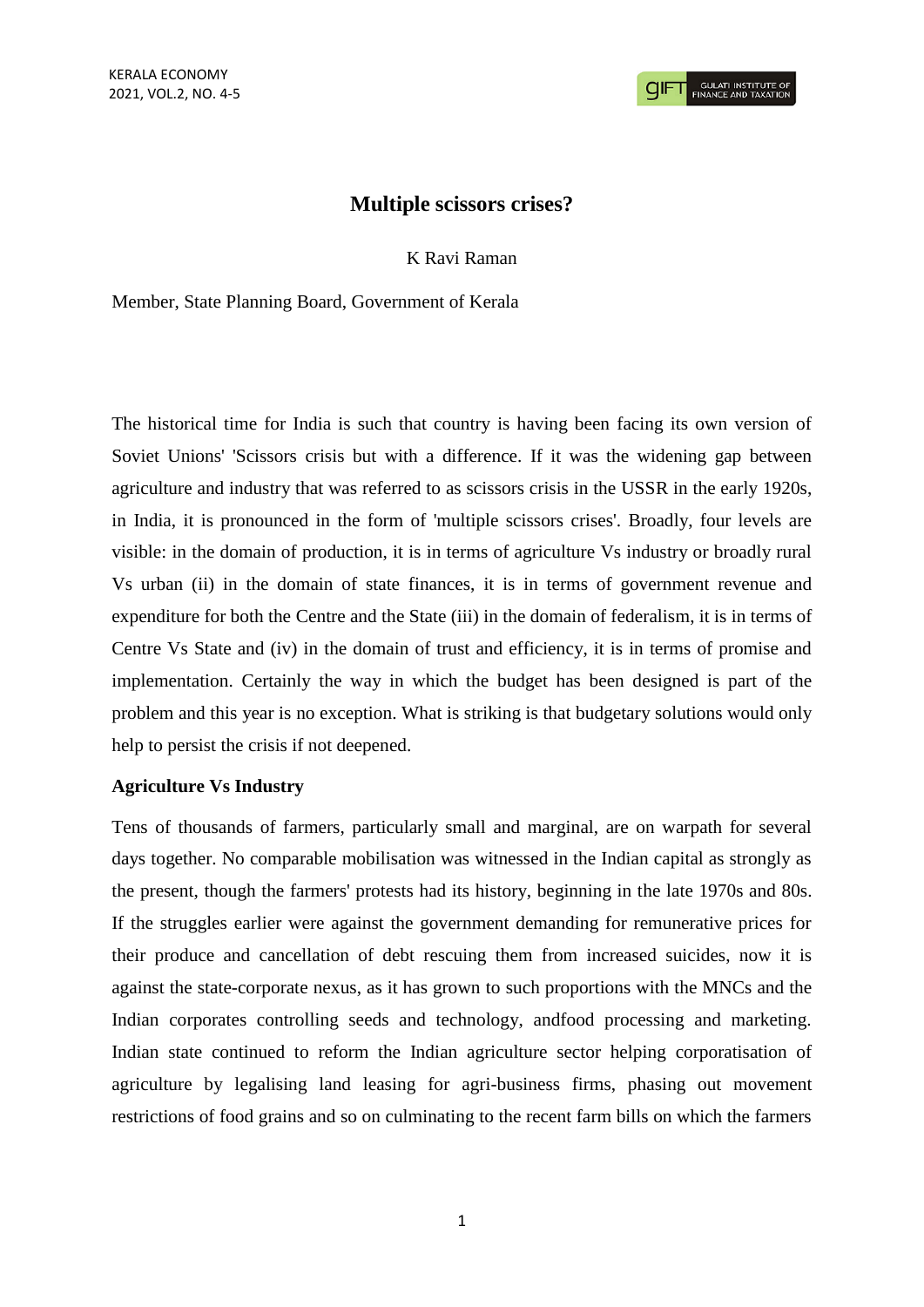KERALA ECONOMY

on their warpath. No substantial improvements were made in public investments in agriculture, and even the recent budget slashed allocation for rural development, fertilizer subsidy and interest subsidy on short term loan to farmers, so also the amount allocated for the National Programme for Dairy Development and for National Livestock Mission. The budget has not only ignored MNREGA but also reduced their share (from a revised estimate of Rs 111,500 crore in 2020-21 to 73,000 crore in the current budget), again at a time when there is considerable delay in paying the wage arrears to the states, pending payments and no fresh work being assigned. What do these things put together mean? It clearly shows the preexisting scissors crisis in terms of agriculture versus industry or rural versus urban either persists or has widened.

#### **Divergence of revenue and expenditure**

During the Covid 19 pandemic, governments in most countries were exposed for their failure in dealing with the basic requirements of the ordinary people. There was a breakdown of the institution called the state, as in many countries, people felt that they were either abandoned by the state or not sufficiently taken care of, resulting in heavy costs. The Covid 19 crisis quickly evolved into a moral economy crisis, a crisis of more than mere economics and finance, or epidemiology and public health. The growing divergence between the expansion of government revenue and the increase in government expenditure is only a natural outcome.This is not to forget that the expenditure as percentage of GDP was as high as 18 per cent in most of the early 1990s with an increased share of interest payments and defence expenditure. The Covid 19 pandemic widened the gap with a deficit of as high as 9.5 per cent from a reasonable 3.5 per cent which makes borrowing inevitable.

The states demand also would be met in this context as it was equally important for both the Centre as well as the state. The consequent increase in public debt is not that worrying, as first of all, the Debt-GDP ratios of the Center and the state would still be much lower than many countries such as Japan (237) or Singapore (126) or some states of the European Union. Secondly, it is unlikely to turn into a debt overhang kind of a situation particularly when the economy aims to achieve 'V' type recovery. Historically speaking, post crisis recovery necessitates an increased borrowing, and in England, at one time in history it went up to as high as 200 per cent in the post second world war. But this was brought down effectively which is now only 80 per cent which is closer to that of India. So if increased deficit is not a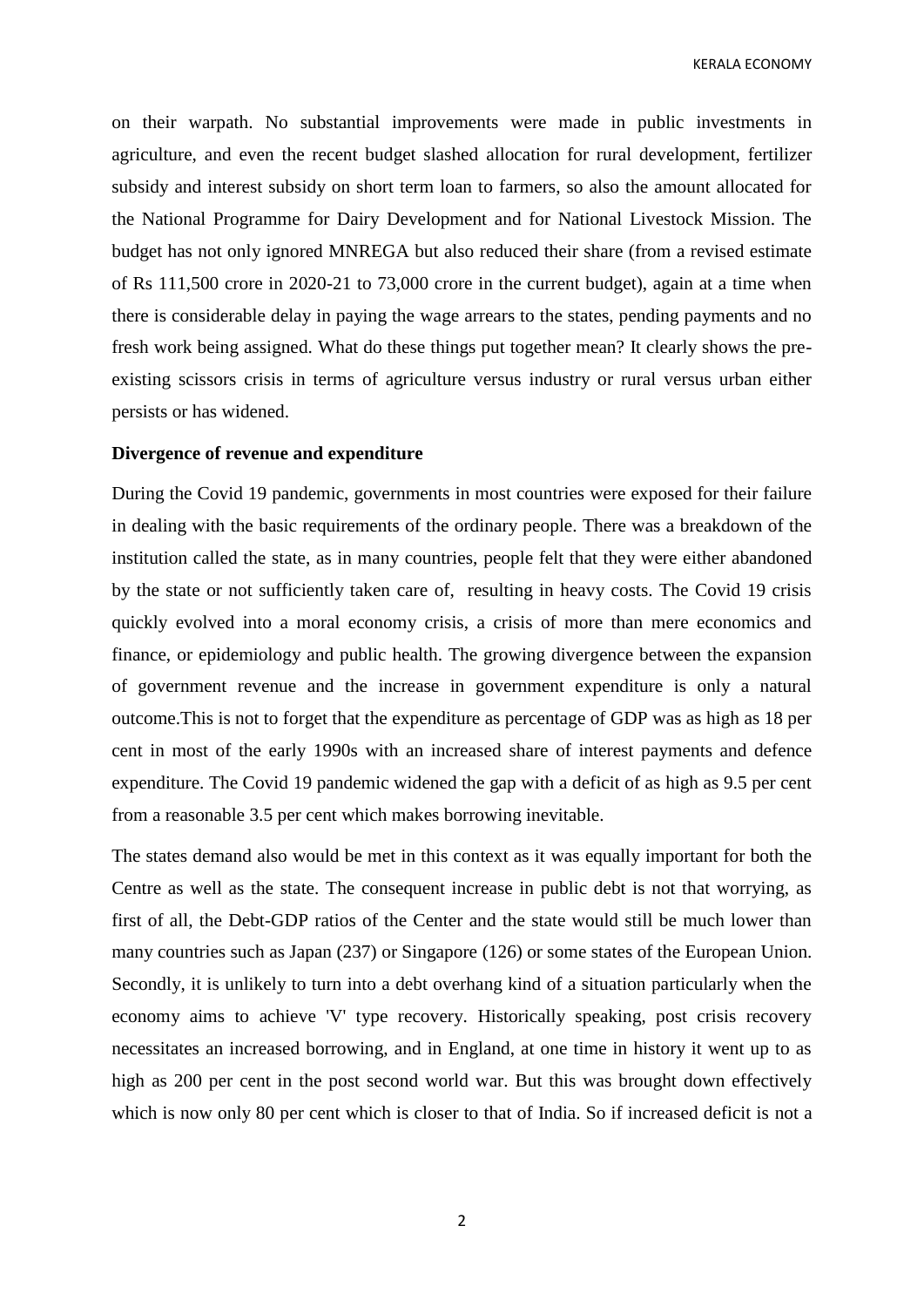major worry as long as the debt sustainability criteria are met, then what should we worrying about?

The increased budget deficit is going to be addressed primarily by strategic disinvestment outright selling of public assets, and through asset monetization. In continuation of outright selling of public assets, the sell-out of LIC, at a time when it is performing well and contributing to the national economy at one level and social security of the people at another level, is a step towards re-orienting the entire economy or completing the neo-Smithian circuit of capital accumulation. It was only September 2019 that the government announced a massive cut in corporate tax from 30 per cent to 22 per cent and from 25 per cent to 15 per cent for new manufacturing companies. Some estimates show that this would have resulted in a decline in direct taxation worth Rs 1.5 lakh crore which mean many things: it is first of all, an additional surplus in the corporate coffers and secondly, those corporates who made huge profits even during Covid 19 must have already experienced a bonanza. Had there been a tax on the accumulated profit and wealth of the corporate? This would have first, not only helped government reduce its dependence on borrowing and second, with little effort of redistribution, this could have used to improve the wages and living conditions of tens of thousands of MNREGA workers, and other precarious workers including migrant labourers.

#### **Centre Vs State**

Given the fact that there is increasing asymmetry between Centre and state, the fiscal autonomy of states continues to erode. The Centre maneuvers in such a way that each step in the form of revenue raising is such that the increased share goes to the Centre, if not the entire share in the case of the new cess and surcharge (- Rs. 2.50 per litre or Rs. 4 per litre more for petrol and diesel respectively, however, the centre still makes the claim that the consumer would not pay more). The alarming case is that there has been a consistent increase in Cess and Surcharge as a percentage of gross tax revenue, say from 9 per cent in 2014-15 to 13 per cent in 2016-17 and now as high as 17 per cent thereby reducing the divisible pool and accentuating the asymmetry between the centre and the state. This is to be read along the larger question of reduction in vertical devolution from 42 per cent to 41 per cent (for a 0.15 per cent share for J & K, one per cent is reduced by the 15th Finance Commission) with a reduction in the share of net proceeds to the states; and the undertaken rationalisation of CSS unilaterally tilted the ratios of 75:25 and 90:10 to 60:40 adding more to state commitments.